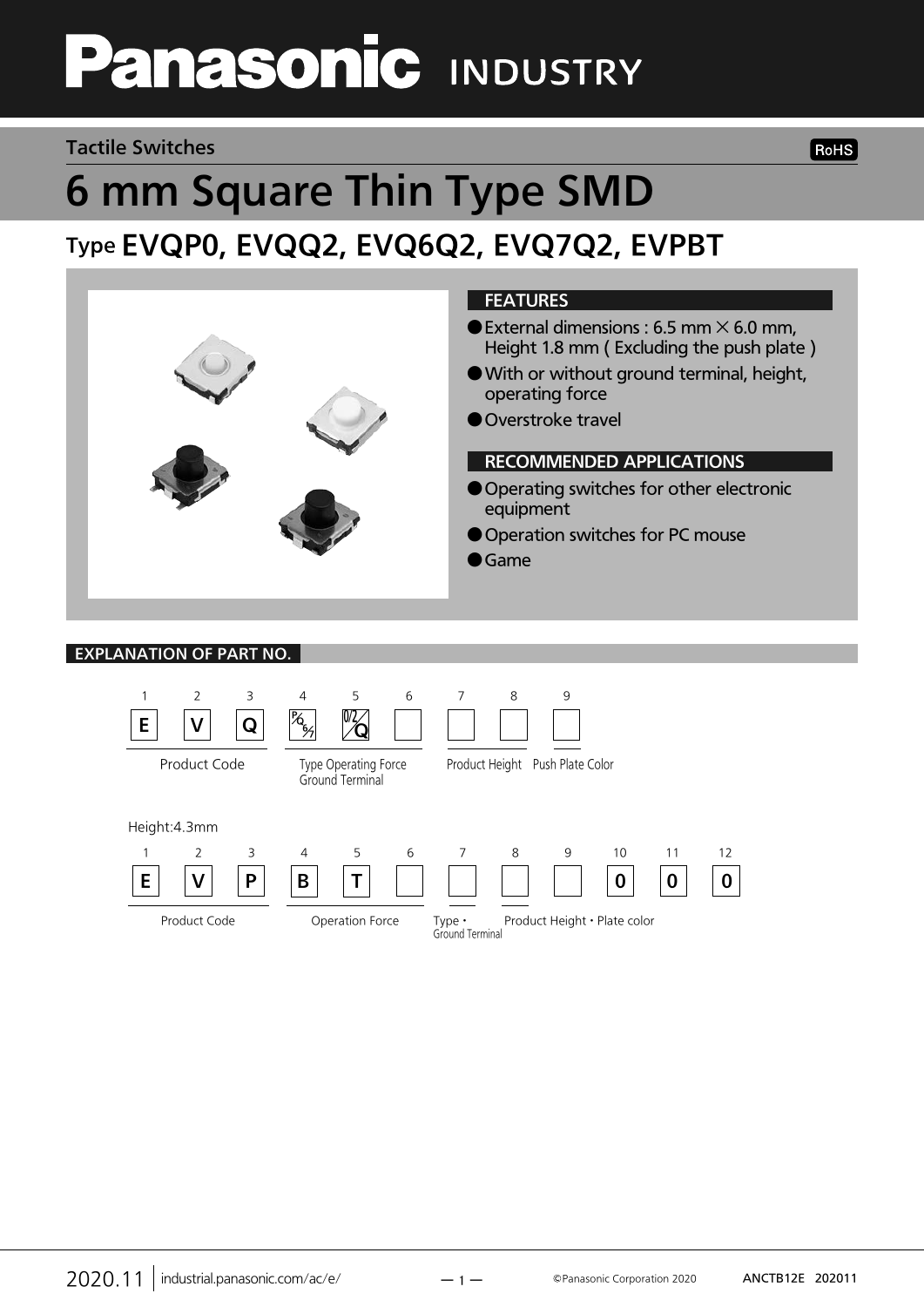### **SPECIFICATIONS**

### ■ Characteristics

|                              | Travel Type                     | <b>Short Push Travel</b>                                                                                                                                                                 | Overstroke Travel                                            |  |  |  |  |
|------------------------------|---------------------------------|------------------------------------------------------------------------------------------------------------------------------------------------------------------------------------------|--------------------------------------------------------------|--|--|--|--|
| Type                         |                                 |                                                                                                                                                                                          | Snap action/Push-on type SPST                                |  |  |  |  |
|                              | Rating                          |                                                                                                                                                                                          | 10 µA 2 V DC to 20 mA 15 V DC (Resistive load)               |  |  |  |  |
|                              | <b>Contact Resistance</b>       | Max. 100 m $\Omega$                                                                                                                                                                      |                                                              |  |  |  |  |
| Electrical                   | Insulation Resistance           |                                                                                                                                                                                          | Min. 100 M $\Omega$ ( at 100 V DC )                          |  |  |  |  |
|                              | Dielectric Withstanding Voltage |                                                                                                                                                                                          | 250 V AC for 1 minute                                        |  |  |  |  |
|                              | <b>Bouncing</b>                 |                                                                                                                                                                                          | Max. 10 ms (ON, OFF)                                         |  |  |  |  |
|                              | Operating Force                 | 0.5 N, 0.8 N, 1.0 N, 1.3 N, 1.6 N, 2.6 N, 3.5 N                                                                                                                                          | $0.6$ N, $1.0$ N                                             |  |  |  |  |
| Mechanical                   | Travel                          | 0.5 N, 0.8 N, 1.0 N<br>$0.2$ mm<br>1.3 N, 1.6 N, 2.6 N, 3.5 N<br>$0.25$ mm                                                                                                               | $0.3 \text{ mm}$                                             |  |  |  |  |
| Endurance                    | Operating Life                  | : Min. 2,000,000 cycles<br>$0.5$ N, $0.8$ N<br>1.0 N, 1.3 N, 1.6 N : Min. 1,000,000 cycles<br>: Min. 200,000 cycles<br>2.6N<br>100,000 cycles<br>3.5N<br>: Min. $\overline{\phantom{a}}$ | 0.6 N: Min. 2,000,000 cycles<br>1.0 N: Min. 1,000,000 cycles |  |  |  |  |
| <b>Operating Temperature</b> |                                 | $-40^{\circ}$ C to +85 $^{\circ}$ C                                                                                                                                                      |                                                              |  |  |  |  |
| Storage Temperature          |                                 |                                                                                                                                                                                          | -40°C to +85°C (Bulk)<br>-20℃ to +60℃ (Taping)               |  |  |  |  |
|                              |                                 | $H = 2.0$ mm<br>4,000 pcs.                                                                                                                                                               | Embossed Taping (Reel Pack)                                  |  |  |  |  |
|                              | Minimum Quantity / Packing Unit | $H = 2.5$ mm, 3.1 mm, 4.3 mm<br>2,000 pcs.                                                                                                                                               | Embossed Taping (Reel Pack)                                  |  |  |  |  |
| Quantity / Carton            |                                 | $H = 2.0$ mm<br>20,000 pcs.                                                                                                                                                              |                                                              |  |  |  |  |
|                              |                                 | $H = 2.5$ mm, 3.1 mm, 4.3 mm<br>10,000 pcs.                                                                                                                                              |                                                              |  |  |  |  |

Note: Non washable



| <b>Part Numbers</b> | Operating Force |        | Push Plate Color | Ground Terminal | Operating Life   |  |
|---------------------|-----------------|--------|------------------|-----------------|------------------|--|
| EVQP0N02B           | 0.6 N           | ` 5 mm | Blue             | Without         | 2,000,000 cycles |  |
| EVQP0Q02Q           | .0 N            | 2.5 mm | Grav             |                 | ,000,000 cycles  |  |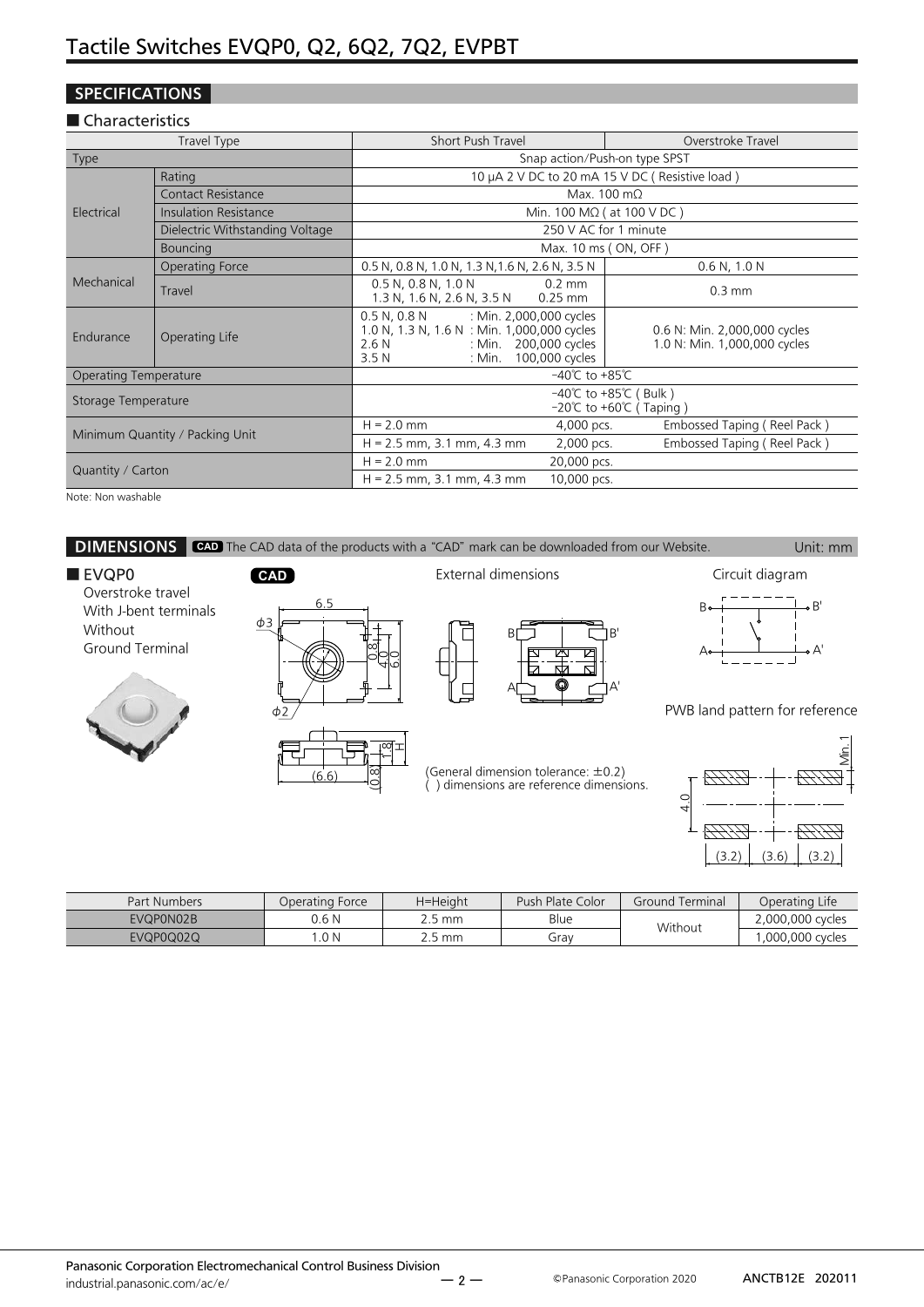

| Part Numbers | Operating Force | H=Height         | Push Plate Color | Ground Terminal | Operating Life    |
|--------------|-----------------|------------------|------------------|-----------------|-------------------|
| EVQP0P02B    | 0.6 N           | $2.5 \text{ mm}$ | Blue             |                 | 2.000.000 cycles  |
| EVQP0S02Q    | .0 N            | 2.5 mm           | Grav             | With            | .000,000 cycles), |
|              |                 |                  |                  |                 |                   |

### ■ EVQQ2/6Q2 **CAD**

Short travel With J-bent terminals Without Ground Terminal





External dimensions Circuit diagram

(General dimension tolerance: ±0.2) ( ) dimensions are reference dimensions.

B A B' A'





PWB land pattern for reference



| Part Numbers     | Operating Force  | H=Height         | Push Plate Color | Ground Terminal | Operating Life   |
|------------------|------------------|------------------|------------------|-----------------|------------------|
| EVQQ2B01W        | 0.5 <sub>N</sub> | $2.0 \text{ mm}$ |                  |                 | 2,000,000 cycles |
| EVQQ2B02W        | 0.5 <sub>N</sub> | $2.5 \text{ mm}$ |                  |                 | 2,000,000 cycles |
| EVQQ2B03W        | 0.5 <sub>N</sub> | $3.1 \text{ mm}$ |                  |                 | 2,000,000 cycles |
| <b>EVQ6Q201W</b> | 0.8 <sub>N</sub> | $2.0$ mm         |                  |                 | 2,000,000 cycles |
| <b>EVQ6Q202W</b> | 0.8 <sub>N</sub> | $2.5 \text{ mm}$ |                  |                 | 2,000,000 cycles |
| <b>EVQ6Q203W</b> | 0.8 <sub>N</sub> | $3.1 \text{ mm}$ |                  |                 | 2,000,000 cycles |
| EVQQ2F01W        | 1.0 <sub>N</sub> | $2.0$ mm         |                  |                 | 1,000,000 cycles |
| EVQQ2F02W        | 1.0 <sub>N</sub> | $2.5 \text{ mm}$ |                  |                 | 1,000,000 cycles |
| EVQQ2F03W        | 1.0 <sub>N</sub> | $3.1 \text{ mm}$ |                  |                 | 1,000,000 cycles |
| EVQQ2K01W        | 1.3 <sub>N</sub> | $2.0 \text{ mm}$ |                  | Without         | 1,000,000 cycles |
| EVQQ2K02W        | 1.3 <sub>N</sub> | $2.5 \text{ mm}$ | White            |                 | 1,000,000 cycles |
| EVQQ2K03W        | 1.3 <sub>N</sub> | $3.1 \text{ mm}$ |                  |                 | 1,000,000 cycles |
| EVQQ2P01W        | 1.6 <sub>N</sub> | $2.0 \text{ mm}$ |                  |                 | 1,000,000 cycles |
| EVQQ2P02W        | 1.6 <sub>N</sub> | $2.5 \text{ mm}$ |                  |                 | 1,000,000 cycles |
| EVQQ2P03W        | 1.6 <sub>N</sub> | $3.1 \text{ mm}$ |                  |                 | 1,000,000 cycles |
| EVQQ2U01W        | 2.6N             | $2.0 \text{ mm}$ |                  |                 | 200,000 cycles   |
| EVQQ2U02W        | 2.6N             | $2.5 \text{ mm}$ |                  |                 | 200,000 cycles   |
| EVQQ2U03W        | 2.6N             | $3.1 \text{ mm}$ |                  |                 | 200,000 cycles   |
| EVQQ2Y01W        | 3.5 <sub>N</sub> | $2.0 \text{ mm}$ |                  |                 | 100,000 cycles   |
| EVQQ2Y02W        | 3.5 <sub>N</sub> | $2.5 \text{ mm}$ |                  |                 | 100,000 cycles   |
| EVQQ2Y03W        | 3.5 <sub>N</sub> | $3.1 \text{ mm}$ |                  |                 | 100,000 cycles   |

Panasonic Corporation Electromechanical Control Business Division industrial.panasonic.com/ac/e/

ー 3 ー

Panasonic Corporation 2020 ANCTB12E 202011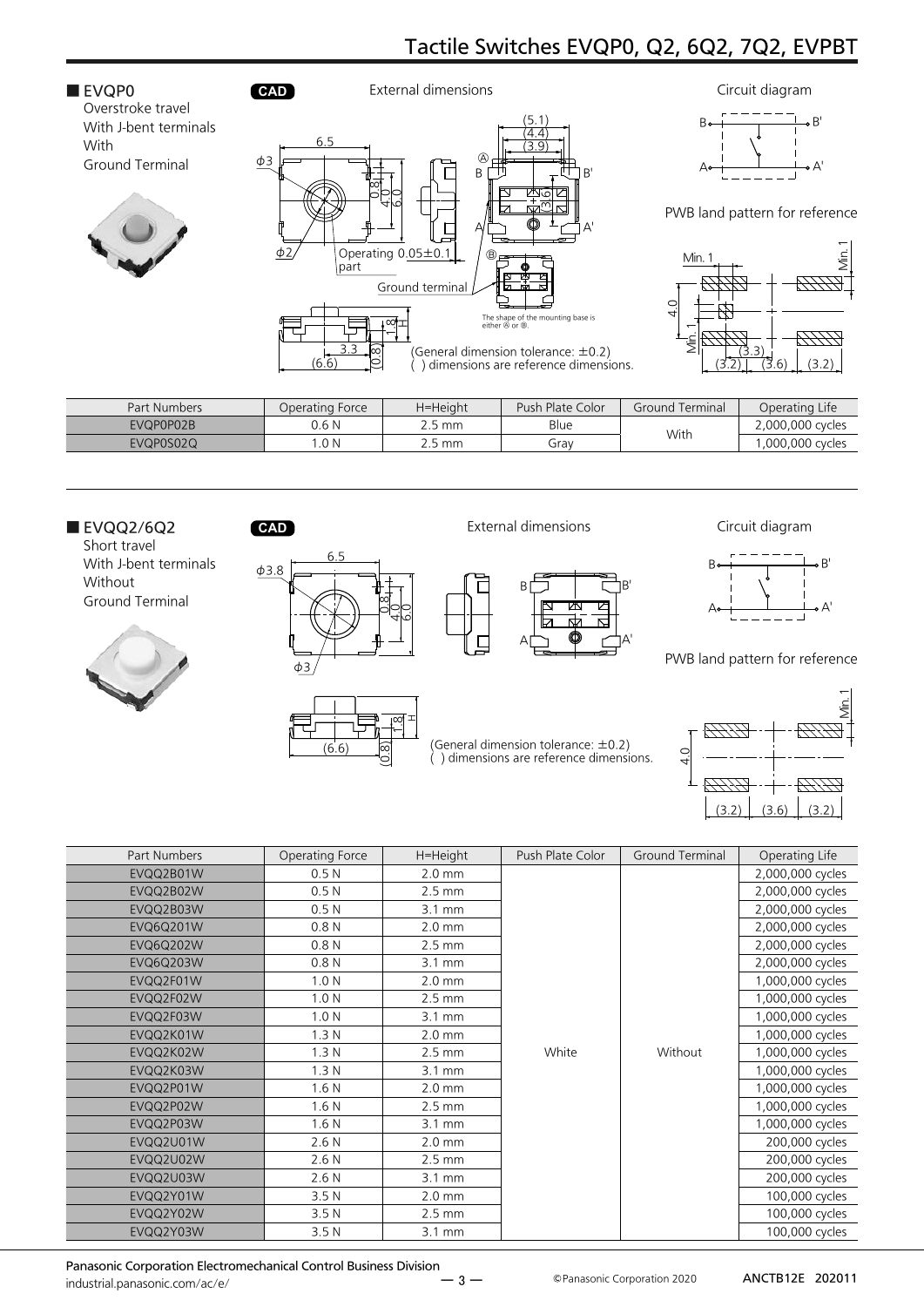

EVQQ2M01W 1.3 N 2.0 mm 1,000,000 cycles EVQQ2M02W 1.3 N 2.5 mm White With 1,000,000 cycles EVQQ2M03W 1.3 N 3.1 mm 3.1 mm 1,000,000 cycles EVQQ2S01W 1.6 N 2.0 mm | 2.0 mm | 1,000,000 cycles EVQQ2S02W 1.6 N 2.5 mm 1,000,000 cycles EVQQ2S03W 1.6 N 3.1 mm 2, 1,000,000 cycles EVQQ2W01W 2.6 N 2.6 N 2.0 mm 2.0 mm 200,000 cycles EVQQ2W02W 2.6 N 2.6 N 2.5 mm 2.5 mm 2.5 mm 2.5 mm 2.5 mm 2.6 N 200,000 cycles EVQQ2W03W 2.6 N 3.1 mm 200,000 cycles EVQQ2201W 3.5 N 2.0 mm 100,000 cycles EVQQ2202W 3.5 N 2.5 mm 2.5 mm 100,000 cycles EVQQ2203W 3.5 N 3.1 mm 3.1 mm 100,000 cycles

White | With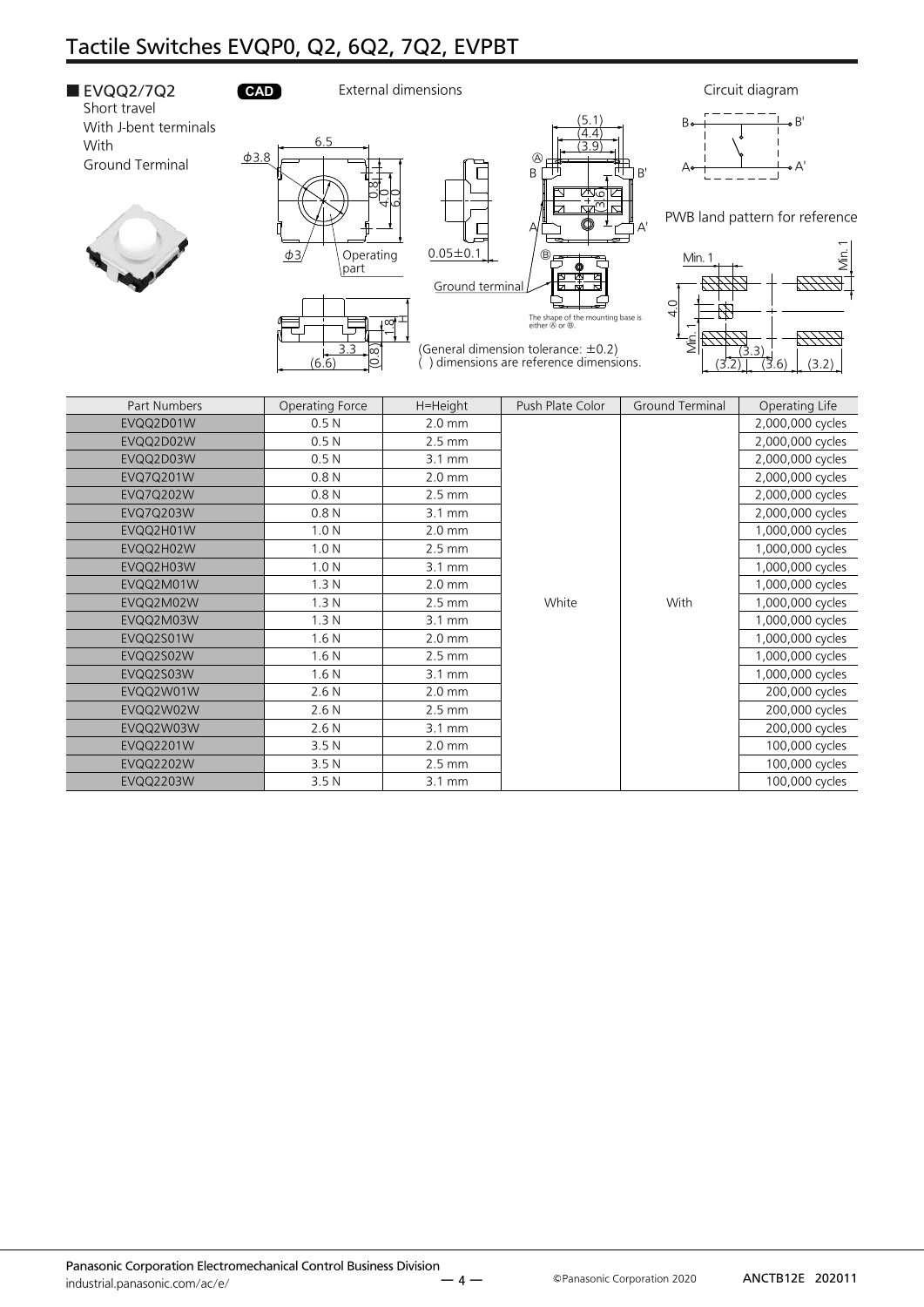### ■ EVPBT **CAD** Short travel With J-bent terminals Without Ground Terminal







PWB land pattern for reference



| Part Numbers | Operating Force  | H=Height         | Push Plate Color | <b>Ground Terminal</b> | Operating Life   |
|--------------|------------------|------------------|------------------|------------------------|------------------|
| EVPBT1C4A000 | 0.5N             | $4.3 \text{ mm}$ |                  |                        | 2,000,000 cycles |
| EVPBT2C4A000 | 0.8N             | $4.3 \text{ mm}$ |                  |                        | 2,000,000 cycles |
| EVPBT3C4A000 | 1.0 <sub>N</sub> | $4.3 \text{ mm}$ |                  |                        | 1,000,000 cycles |
| EVPBT4C4A000 | 1.3 <sub>N</sub> | $4.3 \text{ mm}$ | Black            | Without                | 1,000,000 cycles |
| EVPBT5C4A000 | 1.6 <sub>N</sub> | $4.3 \text{ mm}$ |                  |                        | 1,000,000 cycles |
| EVPBT6C4A000 | 2.6N             | $4.3 \text{ mm}$ |                  |                        | 200,000 cycles   |
| EVPBT7C4A000 | 3.5N             | $4.3 \text{ mm}$ |                  |                        | 100,000 cycles   |



| Part Numbers | Operating Force  | H=Height         | Push Plate Color | Ground Terminal | Operating Life   |
|--------------|------------------|------------------|------------------|-----------------|------------------|
| EVPBT1J4A000 | 0.5N             | $4.3 \text{ mm}$ |                  |                 | 2,000,000 cycles |
| EVPBT2J4A000 | 0.8N             | $4.3 \text{ mm}$ |                  |                 | 2,000,000 cycles |
| EVPBT3J4A000 | 1.0 <sub>N</sub> | $4.3 \text{ mm}$ |                  |                 | 1,000,000 cycles |
| EVPBT4J4A000 | 1.3 <sub>N</sub> | $4.3 \text{ mm}$ | <b>Black</b>     | With            | 1,000,000 cycles |
| EVPBT5J4A000 | 1.6 <sub>N</sub> | $4.3 \text{ mm}$ |                  |                 | 1,000,000 cycles |
| EVPBT6J4A000 | 2.6N             | $4.3 \text{ mm}$ |                  |                 | 200,000 cycles   |
| EVPBT7J4A000 | 3.5N             | $4.3 \text{ mm}$ |                  |                 | 100,000 cycles   |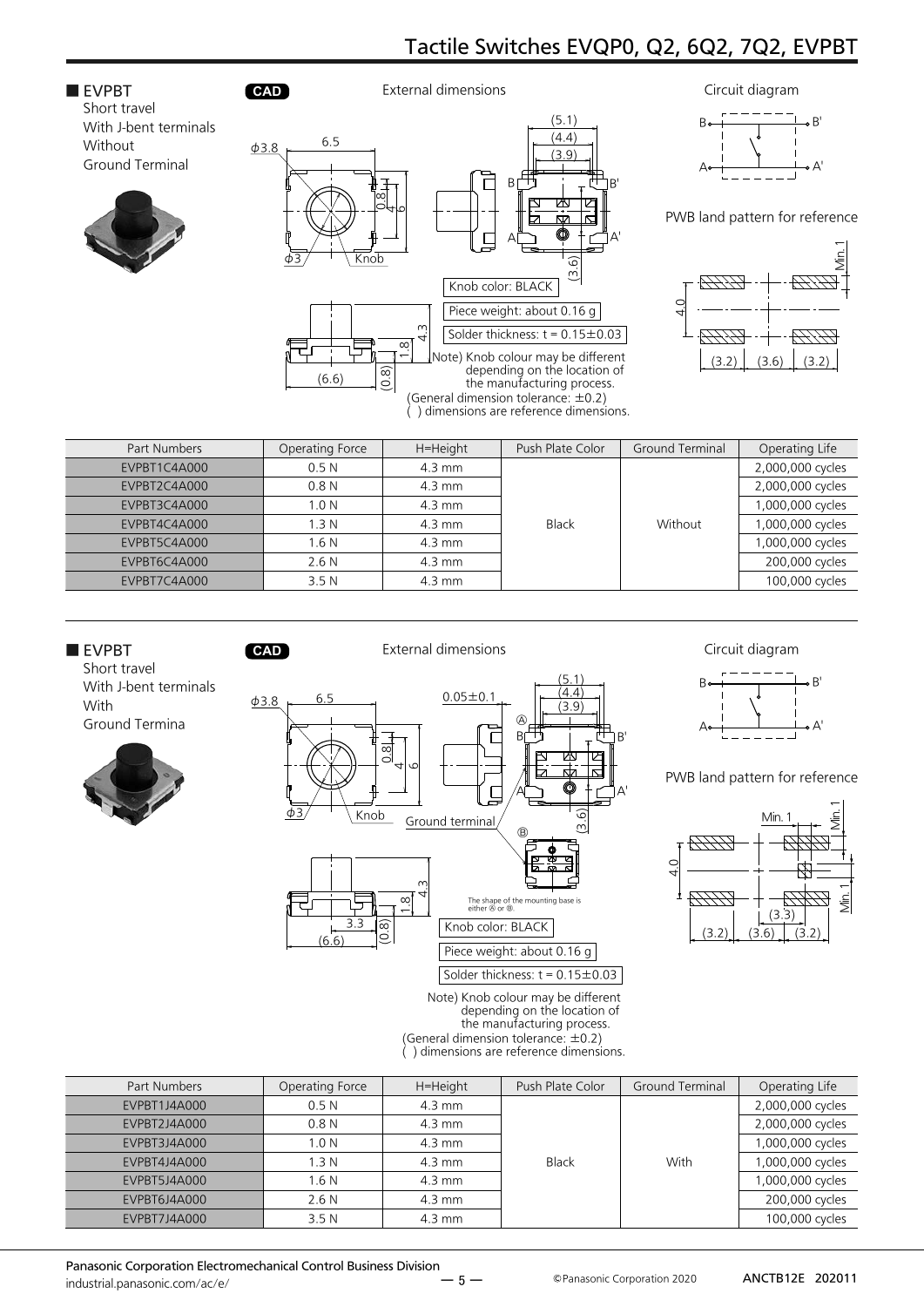

| Part Numbers | Operating Force  | H=Height         | Push Plate Color        | Ground Terminal | Operating Life   |
|--------------|------------------|------------------|-------------------------|-----------------|------------------|
| EVPBT1A4A000 | 0.5N             | $4.3 \text{ mm}$ |                         |                 | 2,000,000 cycles |
| EVPBT2A4A000 | 0.8 <sub>N</sub> | $4.3 \text{ mm}$ |                         |                 | 2,000,000 cycles |
| EVPBT3A4A000 | 1.0 <sub>N</sub> | $4.3 \text{ mm}$ |                         |                 | 1,000,000 cycles |
| EVPBT4A4A000 | 1.3 <sub>N</sub> | $4.3 \text{ mm}$ | <b>Black</b><br>Without |                 | 1,000,000 cycles |
| EVPBT5A4A000 | 1.6N             | $4.3 \text{ mm}$ |                         |                 | 1,000,000 cycles |
| EVPBT6A4A000 | 2.6N             | $4.3 \text{ mm}$ |                         |                 | 200,000 cycles   |
| EVPBT7A4A000 | 3.5N             | $4.3 \text{ mm}$ |                         |                 | 100,000 cycles   |



(General dimension tolerance: ±0.2) ( ) dimensions are reference dimensions.

| Part Numbers | Operating Force  | H=Height         | Push Plate Color | Ground Terminal | Operating Life   |
|--------------|------------------|------------------|------------------|-----------------|------------------|
| EVPBT1G4A000 | 0.5N             | $4.3 \text{ mm}$ |                  |                 | 2,000,000 cycles |
| EVPBT2G4A000 | 0.8 <sub>N</sub> | $4.3 \text{ mm}$ |                  |                 | 2,000,000 cycles |
| EVPBT3G4A000 | 1.0 <sub>N</sub> | $4.3 \text{ mm}$ |                  |                 | 1,000,000 cycles |
| EVPBT4G4A000 | 1.3 <sub>N</sub> | $4.3 \text{ mm}$ | Black            | With            |                  |
| EVPBT5G4A000 | 1.6 <sub>N</sub> | $4.3 \text{ mm}$ |                  |                 | 1,000,000 cycles |
| EVPBT6G4A000 | 2.6N             | $4.3 \text{ mm}$ |                  |                 | 200,000 cycles   |
| EVPBT7G4A000 | 3.5 <sub>N</sub> | $4.3 \text{ mm}$ |                  |                 | 100,000 cycles   |

Panasonic Corporation Electromechanical Control Business Division industrial.panasonic.com/ac/e/

Panasonic Corporation 2020 ANCTB12E 202011

Min

B

A

 $(3)$ 

4-1.6

8.1

4.5

4-1.4

Min. 1

B'

 $\forall$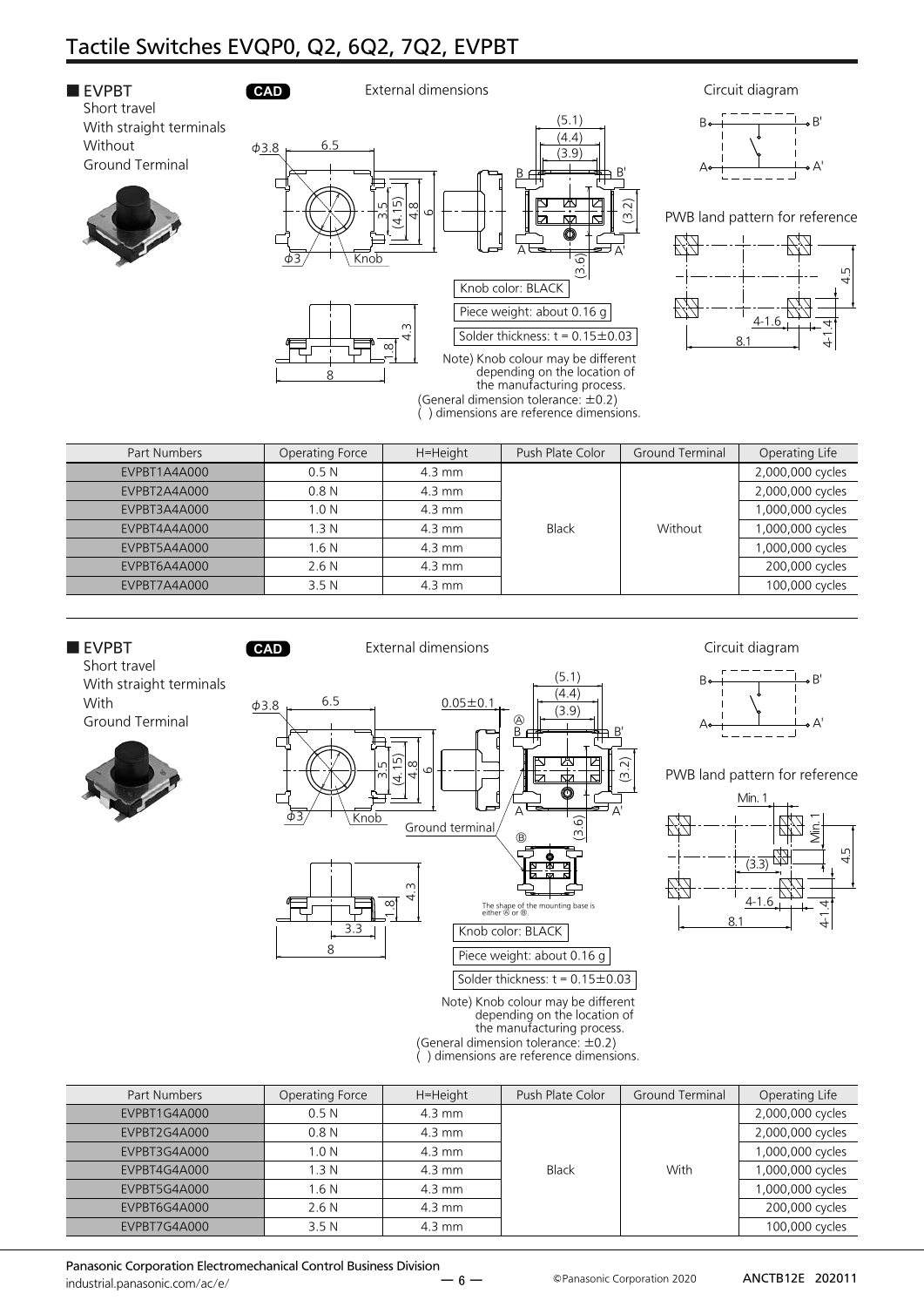### **EMBOSSED TAPE DIMENSIONS EMBOSSED TAPE DIMENSIONS**

■ Specifications for taping

● Part Numbers: EVQP0 / Height: 2.5 mm



Tape running direction

Note) 1: Peeling off strength of top tape : It should be within

0.2N to 1.0N at 165 degree in peeling off angle.

- 2: Taping condition : Lack of products in the middle of
- taping should be one MAX, but total quantity specified in the specifications should be secured.

3: Joint of carrier tape: One joint per one reel may exist.

|              |                          |                                                    |                  |                       |                                          |                  |                                                         |                     |                                      | Unit: mm                         |
|--------------|--------------------------|----------------------------------------------------|------------------|-----------------------|------------------------------------------|------------------|---------------------------------------------------------|---------------------|--------------------------------------|----------------------------------|
|              |                          |                                                    | ັ                |                       |                                          |                  |                                                         |                     |                                      |                                  |
| $12 \pm 0.3$ | フロ<br>±0.1<br>. . 1<br>- | $\overline{a}$<br>$\cdot$ $\sim$<br>±U. I<br>ر . ر | $\sim$<br>3 ±0.1 | ±0.1<br>$\rightarrow$ | $\sim$<br>$\cdot$ $\sim$<br>$\prime$ ±0. | $E + 0.1$<br>ر . | $\overline{\phantom{a}}$<br>$\sim$ $\sim$<br>O.<br>±∪.∠ | $\sim$<br>4<br>–∪.∠ | $\cdot$ $\sim$ $\sim$<br>±∪.∠<br>ے ۔ | $-0.05$<br>、⊥∪.∪ <i>→</i><br>◡.◡ |



EVQ7Q2 2.0 mm



Tape running direction

Note) 1: Peeling off strength of top tape : It should be within

0.2N to 1.0N at 165 degree in peeling off angle.

 2: Taping condition : Lack of products in the middle of taping should be one MAX, but total quantity specified in the

 $\overline{\phantom{0}}$ 

specifications should be secured.

3: Joint of carrier tape: One joint per one reel may exist.

|                                                   |                                                                        |                                                  |                      |                           |           |                          |                                                                                              |                                                                                 |                                                                                                   | Unit: mm                                        |
|---------------------------------------------------|------------------------------------------------------------------------|--------------------------------------------------|----------------------|---------------------------|-----------|--------------------------|----------------------------------------------------------------------------------------------|---------------------------------------------------------------------------------|---------------------------------------------------------------------------------------------------|-------------------------------------------------|
|                                                   |                                                                        |                                                  |                      |                           |           |                          |                                                                                              |                                                                                 |                                                                                                   |                                                 |
| $12 \pm 0.3$<br>the control of the control of the | $\overline{\phantom{a}}$<br>$\sim$<br>≧±U.<br>$\overline{\phantom{0}}$ | $5.5 \pm 0.1$<br>the contract of the contract of | $\circ$ .<br>8 ± 0.1 | $\cdot$ $\sim$<br>4 IU. . | $2 + 0.1$ | $E + 0.1$<br>$-1$<br>ر . | $\overline{\phantom{a}}$<br>$\cdot$ $\sim$ $\sim$<br>o.,<br>±∪.∠<br>the contract of the con- | $\sim$ $\sim$<br>-<br>$\overline{4}$<br>±U.Z<br>the contract of the contract of | ±0.2<br>$\overline{\phantom{0}}$<br>∽<br>ے . د<br>the contract of the contract of the contract of | ±0.05<br>◡.◡<br>the contract of the contract of |

Panasonic Corporation 2020 ANCTB12E 202011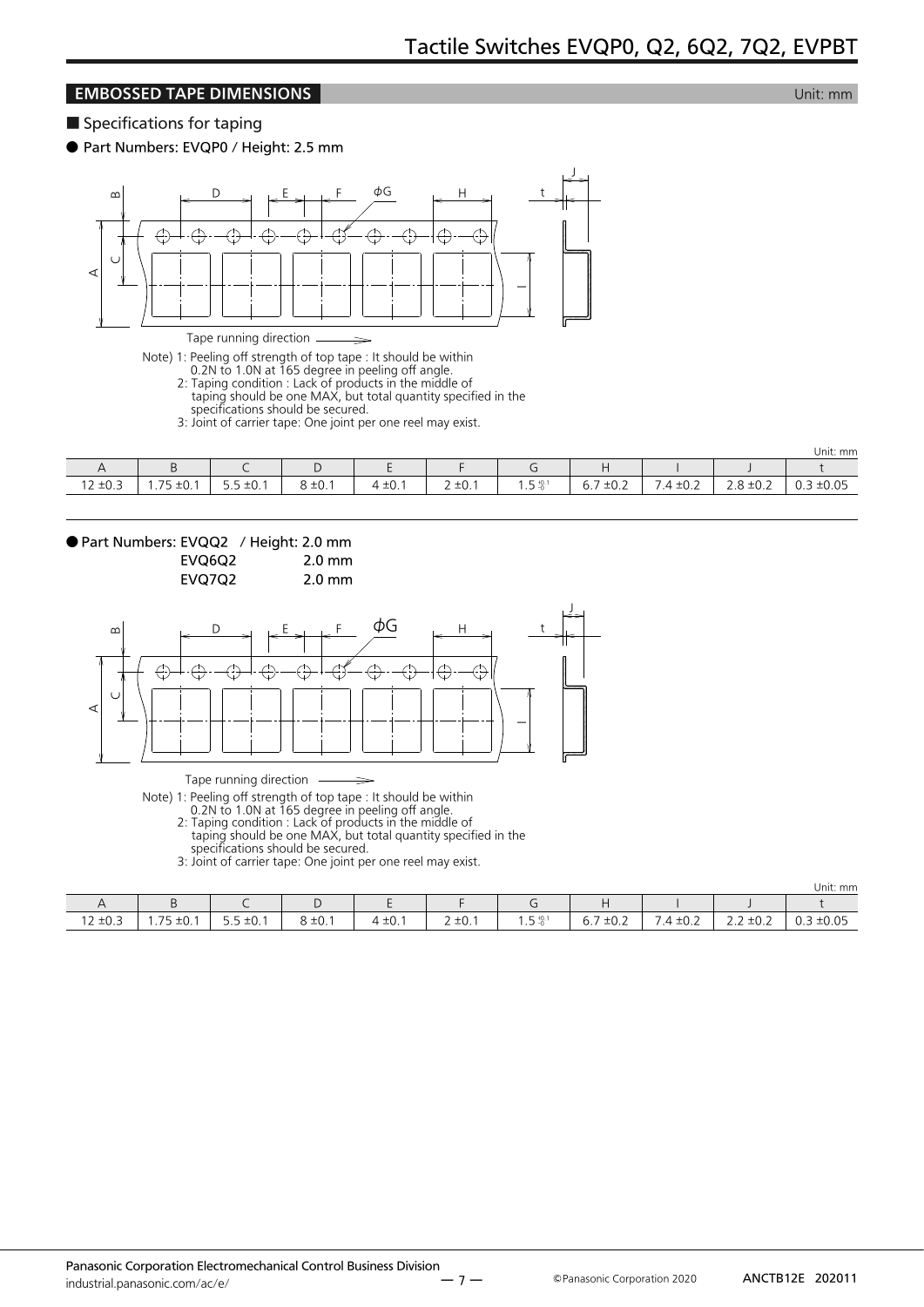### ● Part Numbers: EVQQ2 / Height: 2.5, 3.1 mm EVQ6Q2 2.5, 3.1 mm

EVQ7Q2 2.5, 3.1 mm



Tape running direction

Note) 1: Peeling off strength of top tape : It should be within

0.2N to 1.0N at 165 degree in peeling off angle.

- 2: Taping condition : Lack of products in the middle of
- taping should be one MAX, but total quantity specified in the specifications should be secured.

 $\Rightarrow$ 

3: Joint of carrier tape: One joint per one reel may exist.

|                                                                     |                                                |                                                                     |                                         |                          |                                  |                 |                                                                     |                                                  |                                                                                                                           | Unit: mm                                                       |
|---------------------------------------------------------------------|------------------------------------------------|---------------------------------------------------------------------|-----------------------------------------|--------------------------|----------------------------------|-----------------|---------------------------------------------------------------------|--------------------------------------------------|---------------------------------------------------------------------------------------------------------------------------|----------------------------------------------------------------|
|                                                                     | -<br>◡                                         |                                                                     |                                         |                          |                                  |                 |                                                                     |                                                  |                                                                                                                           |                                                                |
| $\sim$<br>$\cdot$ $\sim$ $\sim$<br>د.∪∸<br>$\overline{\phantom{a}}$ | $\overline{\phantom{a}}$<br>$\sim$<br>∸∪.<br>. | $ -$<br>$\sim$<br>$+0.1$<br><br>the contract of the contract of the | $\sim$<br>$\sim$<br><b>+</b><br>، ∴ ب ∸ | $\sim$<br>$1 -$<br>∸∪. ⊺ | -<br><b>+</b><br>∸∪.<br><u>_</u> | $-40$<br>-<br>. | -<br>-<br>$\sim$<br>$-0.4$<br>◡.<br>the contract of the contract of | -<br>∟…∪∸<br>the contract of the contract of the | $\sim$<br>-<br>$\overline{\phantom{0}}$<br>$\overline{\phantom{a}}$<br>∸∪.∠<br><u></u><br>the contract of the contract of | $\sim$ $\sim$<br>$-0.05$<br>◡.◡<br>and the control of the con- |

● Part Numbers: EVPBT With straight terminals / Height: 4.3 mm



Tape running direction  $\overline{\phantom{0}}$ 

Note) 1: Peeling off strength of top tape : It should be within

0.2N to 1.0N at 165 degree in peeling off angle.

- 2: Taping condition : Lack of products in the middle of taping should be one MAX, but total quantity specified in the
- specifications should be secured.

3: Joint of carrier tape: One joint per one reel may exist.

Unit: mm

|          |                                                                |                              |                                                         |                          |                           |                |                                         |                              |                                      | UIIIU. IIIII                  |
|----------|----------------------------------------------------------------|------------------------------|---------------------------------------------------------|--------------------------|---------------------------|----------------|-----------------------------------------|------------------------------|--------------------------------------|-------------------------------|
|          |                                                                |                              | ı                                                       |                          |                           |                | . .                                     |                              |                                      |                               |
| 16 ± 0.5 | $\overline{\phantom{a}}$<br>$\pm 0.1$<br>$\cdot$ $\prime$<br>ັ | $-$<br>$\sim$<br>±0.1<br>. ب | $\overline{\phantom{0}}$<br>ິ<br>$\rightarrow$<br>ŏ ≖∪. | $\sim$ $\sim$<br>. ب∪ـ"4 | $\cdot$ $\sim$<br>∠ ±∪. I | $F + 0.1$<br>. | $\overline{\phantom{a}}$<br>±0.2<br>υ., | $\sim$ $\sim$<br>±∪.∠<br>0.J | $\overline{\phantom{0}}$<br>4.6 ±∪.∠ | $\sim$ $\sim$<br>0.4<br>∸∪.∪J |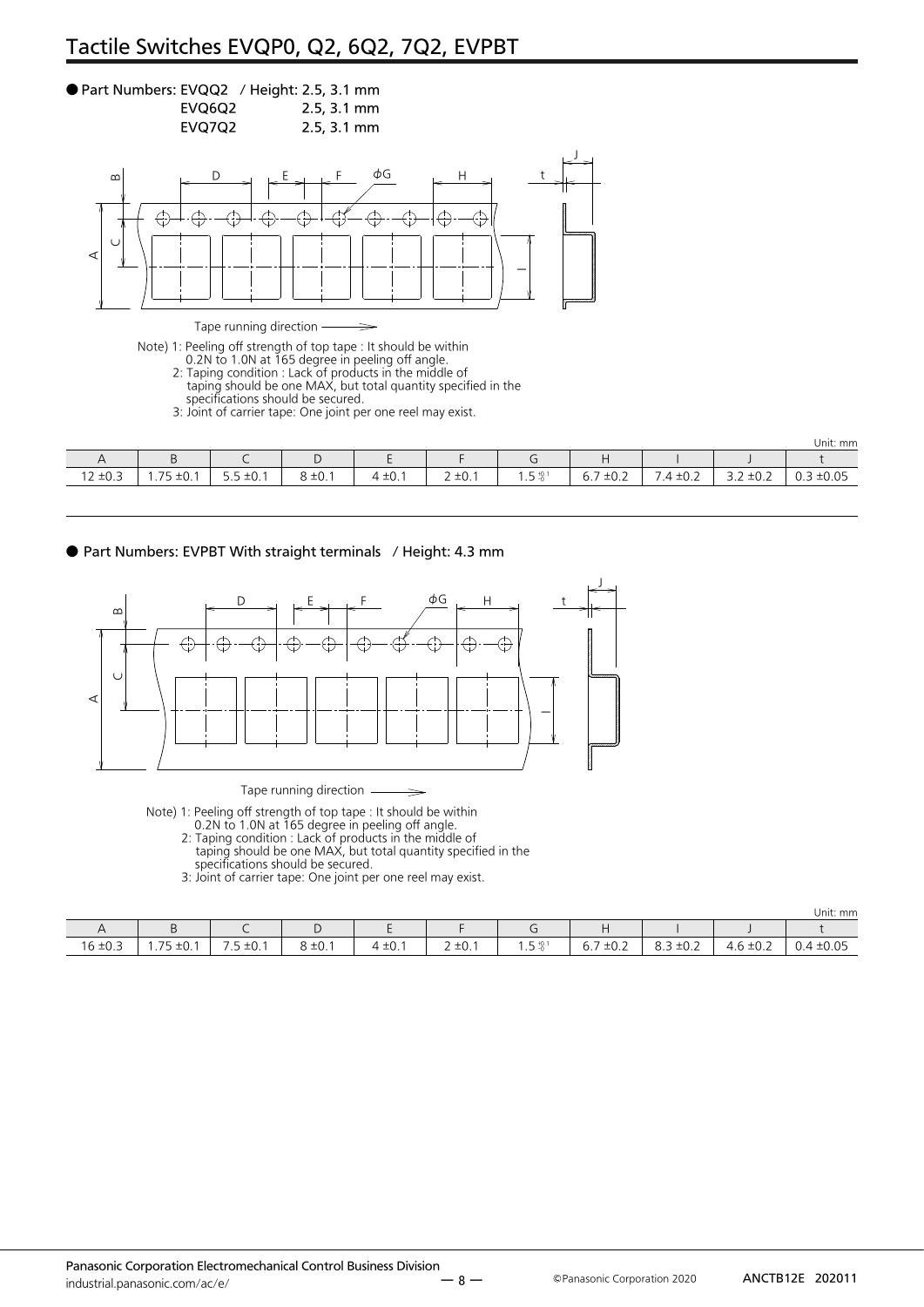### ● Part Numbers: EVPBT With J-bent terminals / Height: 4.3 mm



Tape running direction

- Note) 1: Peeling off strength of top tape : It should be within
- 0.2N to 1.0N at 165 degree in peeling off angle.
- 2: Taping condition : Lack of products in the middle of taping should be one MAX, but total quantity specified in the
	- specifications should be secured.
	- 3: Joint of carrier tape: One joint per one reel may exist.

|              |                                                              |                          |             |         |                                  |                          |                                         |              |                                            | Unit: mm     |
|--------------|--------------------------------------------------------------|--------------------------|-------------|---------|----------------------------------|--------------------------|-----------------------------------------|--------------|--------------------------------------------|--------------|
| $\cdot$      |                                                              |                          | ı           | -       |                                  |                          |                                         |              |                                            |              |
| $16 \pm 0.3$ | $\overline{\phantom{a}}$<br>$\sim$<br>±∪. I<br>$\cdots$<br>ے | $\sqrt{2}$<br>±∪. I<br>. | $8 \pm 0.1$ | 4 ± 0.1 | $\sim$ $\sim$<br>≖∪.<br><u>.</u> | $F + 0.1$<br>$-0$<br>. - | $\overline{\phantom{0}}$<br>±0.2<br>6.7 | $.4 \pm 0.2$ | 5 ± 0.2<br>$\overline{\phantom{0}}$<br>⊤.∪ | ±0.05<br>V.4 |

### REFERENCE DATA

### ■ Recommended Reflow Soldering Conditions



### ■ Recommended Shape of Test Pole Unit: mm ■ Recommended Operating Conditions





Design and specifi cations are each subject to change without notice. Ask factory for the current technical specifi cations before purchase and/or use. Should a safety concern arise regarding this product, please be sure to contact us immediately.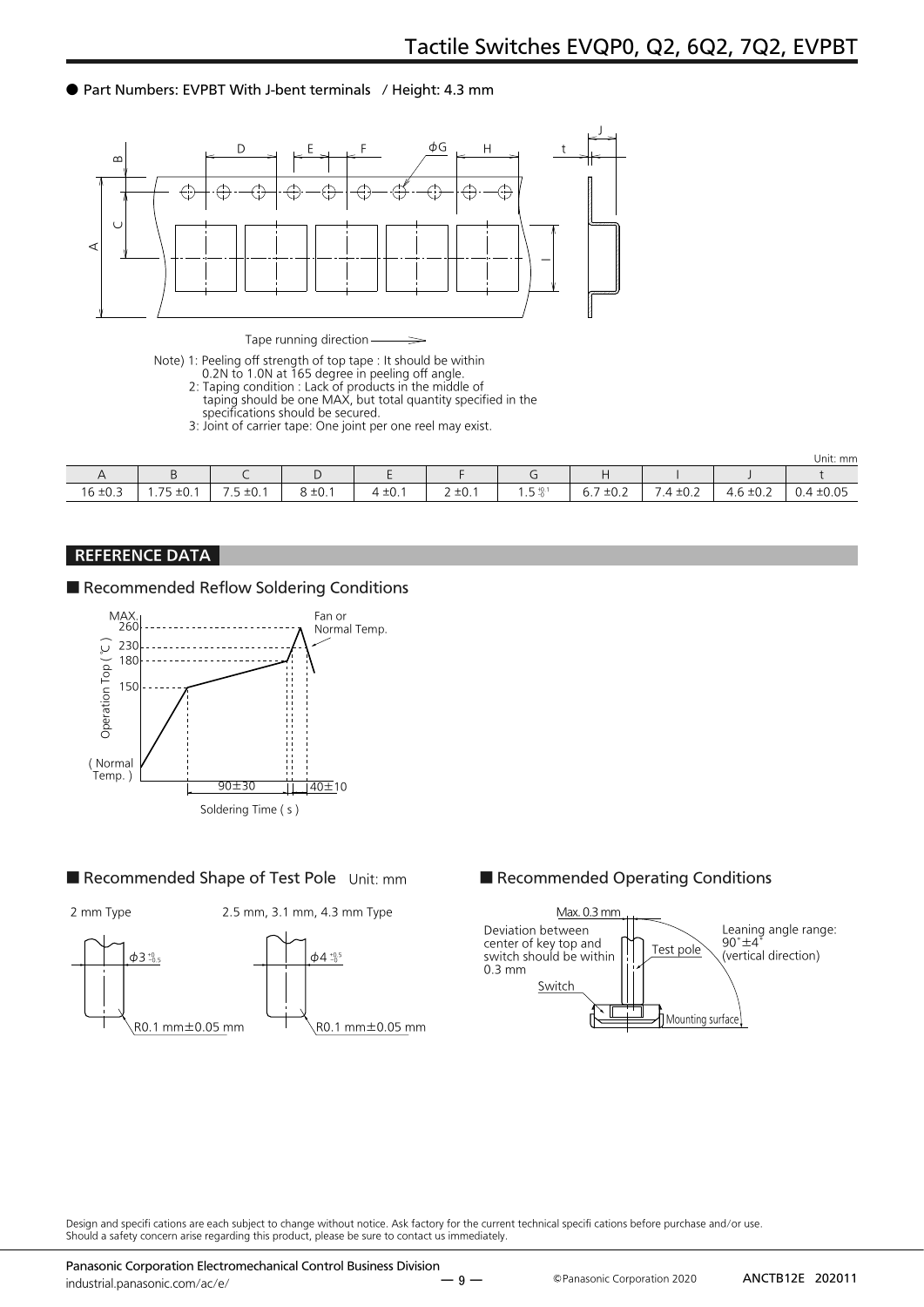### **Specifications and warranty range of this product**

The contents and data of this product and its specifications and Web site (hereinafter referred to as "specifications") are subject to change (including specifications, manufacturing facility, discontinuing products). Consequently, when you use this product for mass production, Panasonic Corporation, Electromechanical Control Business Division (hereinafter referred to as "Panasonic Corporation") asks you to contact one of our customer service representatives and check that the details listed in Web site and catalog are commensurate with the most up-to-date information.

Even if there is a mistake, inaccurate description, or incomplete description in the contents of Web site and catalog or the disclosure related to any product, Panasonic Corporation and its affiliates, agents, employees, or all persons act for us (hereinafter collectively referred to as "Panasonic Corporation") are not responsible for it and we will not take any liability.

Panasonic Corporation guarantees that this product will correspond to the contents described in specifications during the warranty period specified in specifications. Further, the data described in specifications is the initial value at the time of shipment of this product, and it shall not guarantee that it operates in a specific application, whether explicitly or implicitly. Panasonic Corporation will not guarantee the suitability of this product for any particular purpose. Panasonic Corporation asks you to check the suitability for specific applications of this product.

Panasonic Corporation refuses to the maximum extent permitted by law for the followings:

- 1) any liability that may occur due to the use or application of the product,
- 2) all liability including special damage, indirect or incidental damage, and all other damages,
- 3) all implied warranties, including the implied warranty of suitability for a particular purpose, the implied warranty of non-infringement, and the implied warranty of merchantability.

The description of suitability of a product for certain applications is based on typical requirements we may know of using our products for general purpose use.

These descriptions are not binding on the suitability of the product for a particular application. It is a customer's responsibility to verify whether or not the specific product, which has the usage rights described in the specifications exchanged with us, is suitable for use in a specific purpose. The parameters given in catalogs or specifications may vary depending on the application and performance may change over time. All operating parameters, including general parameters, must be verified by customer for each application.

The terms and conditions of purchase contract with Panasonic Corporation, including warranty contents stated in contract and any other contents, will not be expanded or modified by product specifications.

Unless explicitly stated otherwise,our products are not designed for medical described in [Safety Precautions] below, lifesaving, life support, or for any application where failure of our products may cause physical injury or death. If you use or sell our product for any purpose other than its stated use, that action is at your own responsibility. Nothing in this document or any actions of Panasonic Corporation is permitted to enforce or use any intellectual property right, whether expressly or implicitly, and whether it is estoppel or not.

### **Safety precautions**

Panasonic Corporation is consistently striving to improve quality and reliability. However,the fact remains that electrical components and devices generally cause failures at a given statistical probability. Furthermore, their durability varies with use environments or use conditions. In this respect, check for actual electrical components and devices under actual conditions before use. Continued usage in a state of degraded condition may cause abnormal heat, smoke or fire due to deteriorated insulation, or may cause loss of product functionality due to continuityfailure. Carry out safety design and periodic maintenance including redundancy design, design for fire spread prevention, and design for malfunction prevention so that no accidents resulting in injury or death, fire accidents, or social damage will be caused as a result of failure of the products or ending life of the products.

The products are designed and manufactured for the purpose of being used for general electronic equipment (such as AV equipment, household products, business equipment, office equipment, communication equipment) for general purpose standard applications. Make sure standards,laws and regulations in case the products are incorporated to machinery, system, apparatus, and so forth. With regard to the mentioned above, confirm the conformity of the Products by yourself.

Do not use the Products for the application which breakdown or malfunction of Products may cause damage to the body or property. 1) usage intended to protect the body and ensure security of life

2) application which the performance degradation or quality problems, such as breakdown, of the products may directly result in damage to the body or property

It is not allowed the use of products by incorporating into machinery and systems indicated below because the conformity,performance, and quality of products are not guaranteed under such usage.

- 1) transport machinery (cars, trains, boats and ships, etc.)
- 2) control equipment for transportation
- 3) disaster-prevention equipment / security equipment
- 4) control equipment for electric power generation
- 5) nuclear control system
- 6) aircraft equipment, aerospace equipment, and submarine repeater
- 7) burning appliances
- 8) military devices
- 9) medical devices (except for general controls)
- 10) machinery and systems which especially require the high level of reliability and safety

If you use for the above purposes without exchanging the specifications with us, we shall not guarantee any quality.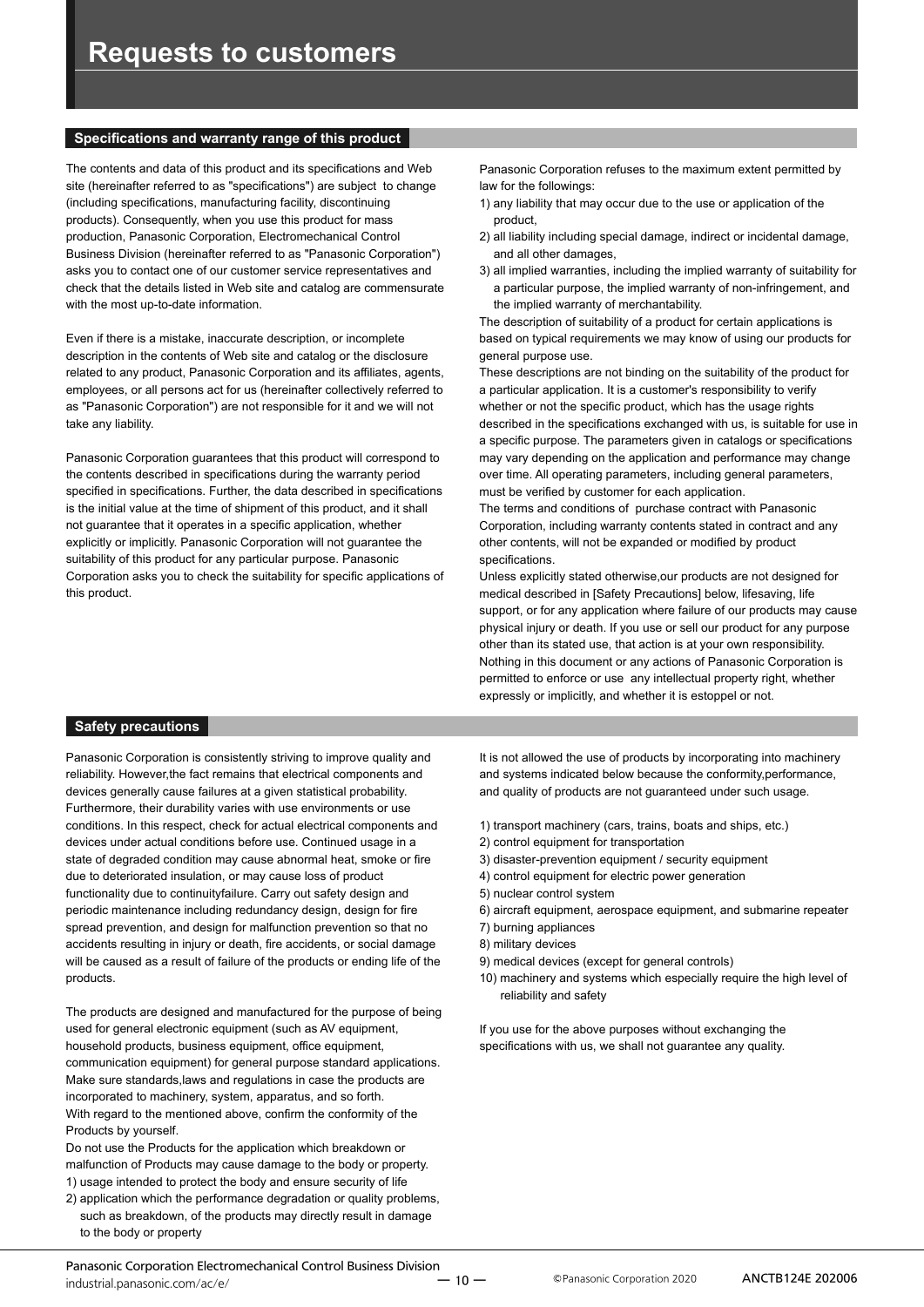### **Disclaimers**

We will not accept any quality guarantee, liability for damages and other claims for any reason, if you use it under specific conditions without prior consent to individual specifications. Regarding damage to life/ body/property including third party (including reasonable attorney/lawsuit costs) caused by the use of our products under specific conditions by you or a third party including your customer, in addition to being responsible for resolution, we ask you to agree that Panasonic Corporation/affiliates and the executives/employees/agents(hereinafter referred to as Panasonic Corporation) are protected, and not make us to incur cost and liability and do not claim damages to us. "Our affiliated company" means a company in which Panasonic Corporation directly or indirectly holds a majority of voting rights, or a company that directly or indirectly holds a majority of voting rights of Panasonic Corporation, and a company whose majority of voting rights are held directly or indirectly by the holder who has the majority of voting rights of Panasonic Corporation directly or indirectly.

### **Acceptance inspection**

In connection with the products you have purchased from us or with the products delivered to your premises, please perform an acceptance inspection with all due speed and, in connection with the handling of our products both before and during the acceptance inspection, please give full consideration to the control and preservation of our products.

### **Warranty period**

Unless otherwise stipulated by both parties, the warranty period of our products is one year after the purchase by you or after their delivery to the location specified by you. However, the period for soldering and mounting our products on substrates shall not exceed 6 months at the maximum, after purchase or after delivery to your designated location, under the storage conditions specified separately.

### **Scope of warranty**

In the event that Panasonic Corporation confirms any failures or defects of the products by reasons solely attributable to Panasonic Corporation during the warranty period, Panasonic Corporation shall supply the replacements of the products, parts or replace and/or repair the defective portion by free of charge at the location where the products were purchased or delivered to your premises as soon as possible.

However, the following failures and defects are not covered by the warranty and we are not responsible for such failures and defects.

- 1) When the failure or defect was caused by a specification, standard, handling method, etc. which was specified by you.
- 2) When the failure or defect was caused after purchase or delivery to your premises by an alteration in construction, performance, specification, etc. which did not involve us.
- 3) When the failure or defect was caused by a phenomenon that could not be predicted by the technology at purchasing or contracted time.
- 4) When the use of our Products deviated from the scope of the conditions and environment set forth in the catalogs and specifications.
- 5) When, after our Products were incorporated into your products or equipment for use, damage resulted which could have been avoided if your products or equipment had been equipped with the functions, construction, etc. the provision of which is accepted practice in the industry.
- 6) When the failure or defect was caused by a natural disaster or other force majeure.

The above terms and conditions shall not cover any induced damages by the failure or defects of the products, and not cover your production items which are produced or fabricated by using the products, or are re-mounted after disassembly or removal from mounting substrates. In any case, our responsibility for compensation is limited to the amount paid for the products.

Panasonic Corporation 2020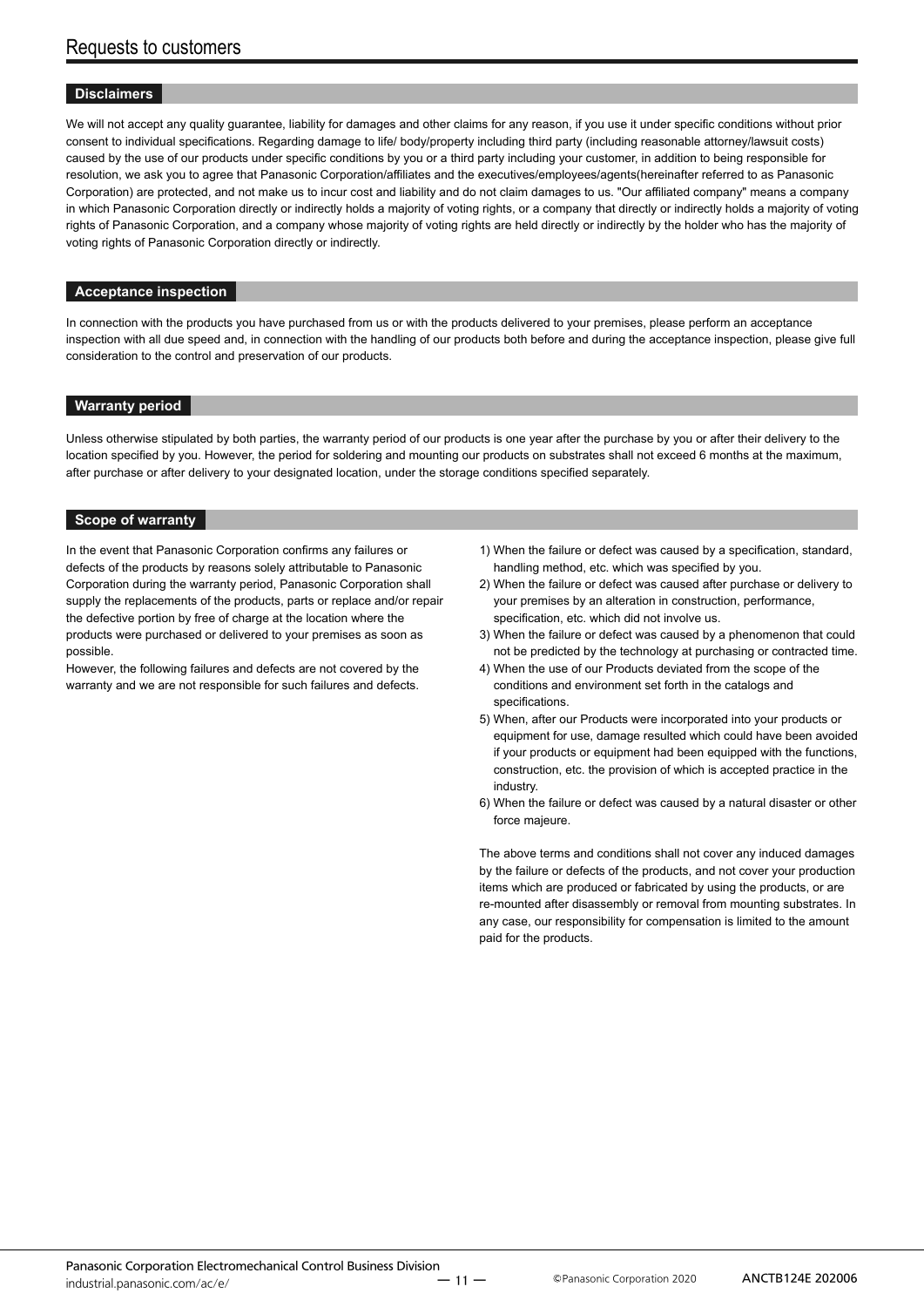### **Usage environment**

Our products are intended for general-purpose and standard use in electronic devices, and are not designed for use in special environments shown belows.

Therefore, use and conditions in the following special environments may affect the product characteristics, please check the performance and reliability at your company before use.

- 1) Use in liquids such as water, oil, chemicals and organic solvents
- 2) Use in direct sunlight, outdoor exposure, and dust
- 3) Use in locations with a lot of corrosive gas such as moisture (such as condensation of resistor, water leakage), sea breeze, Cl2, H2S, NH3, SO2, NOx.
- 4) Use in an environment where static electricity and electromagnetic waves are strong
- 5) When mounting in proximity to heat-generating components or when placing flammable materials such as vinyl wiring in proximity to our products
- 6) When using this product after sealing with resin etc.
- 7) When using solvent, water or water-soluble cleaning agent for flux cleaning after soldering (be especially careful with water-soluble flux)
- 8) Use in an environment with acid or alkali atmosphere
- 9) Use in an environment where there is excessive shock or vibration

Please make sure to use the voltage below the rated voltage, when using an impact voltage circuit, a transient phenomenon in which a high voltage is applied for a short time, or when a pulsed high voltage is applied.

### **Product handling**

In order to prevent failures and characteristic fluctuations due to external factors (electrostatic stress, overvoltage/overcurrent stress, thermal stress, mechanical stress) during product handling, mounting, and in your process, be sure to observe and use within specifications, considering the range expected for standard applications of general electronic devices.

### **Certificate of compliance to RoHS directive**

The timing for switching to compliant RoHS varies depending on the product. When you are using stock items and uncertain whether or not it is RoHS compliant, please contact us.

### **Storage**

Our products may be affected by performance deterioration and performance such as solderability, so please avoid storing in the following environment and conditions.

1) Environment where temperature is -10°C or less, +40°C or more, and humidity is 85% RH or more

- 2) In an atmosphere of corrosive gas
- 3) Long-term storage of more than 6 months after product delivery
- 4) A place exposed to direct sunlight
- Please keep it in a packaged state so as not to apply load stress.
- Please use as soon as possible, within 3 month as a guide and up to 6 months.
- If there are remaining items after opening the packing, take appropriate measures to prevent moisture and gas before storing.

### **After discontinuing production**

It is not possible to supply products (including supplies) after production is discontinued.

### **Intellectual property rights and licenses**

The technical information on Web site and catalog shows the typical operation and application circuit examples of the product, so it does not mean to guarantee not to infringe the intellectual property rights of our company or a third party, or to grant licenses.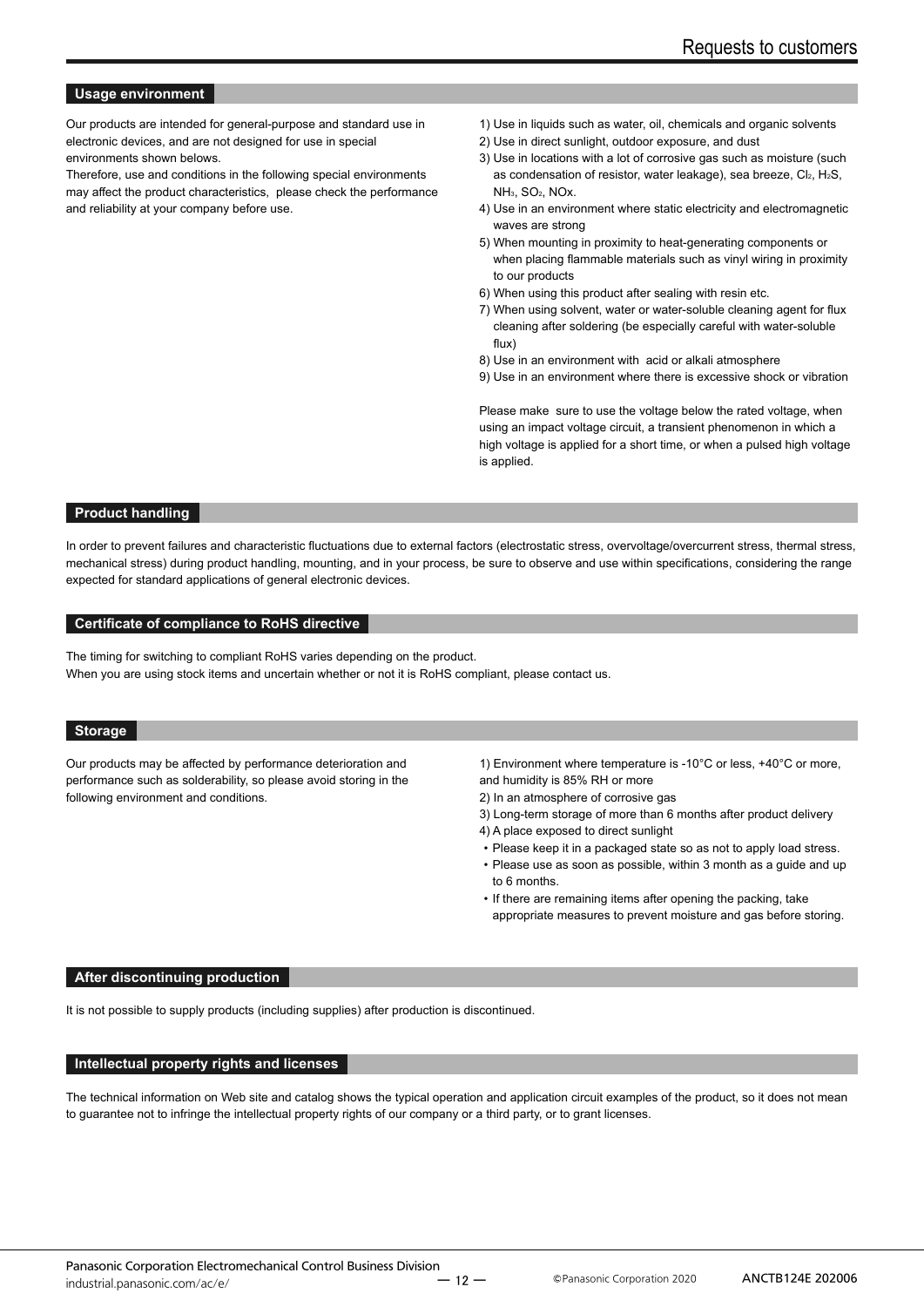### **Export**

Please follow the laws and regulations of the country concerned, especially the laws and regulations regarding security export control, and carry out the necessary procedures, when you export or provide to non-residents the product, product specifications and technical information on Web site and catalog.

### **Reprinting/Reproduction**

All or part of the information on Web site and catalog are strictly prohibited from being reprinted or reproduced without the written consent of our company.

### **Resale**

If the product on Web site and catalog are resold to another companies without permission, and you receive any claims from them, please note that you will be responsible for it.